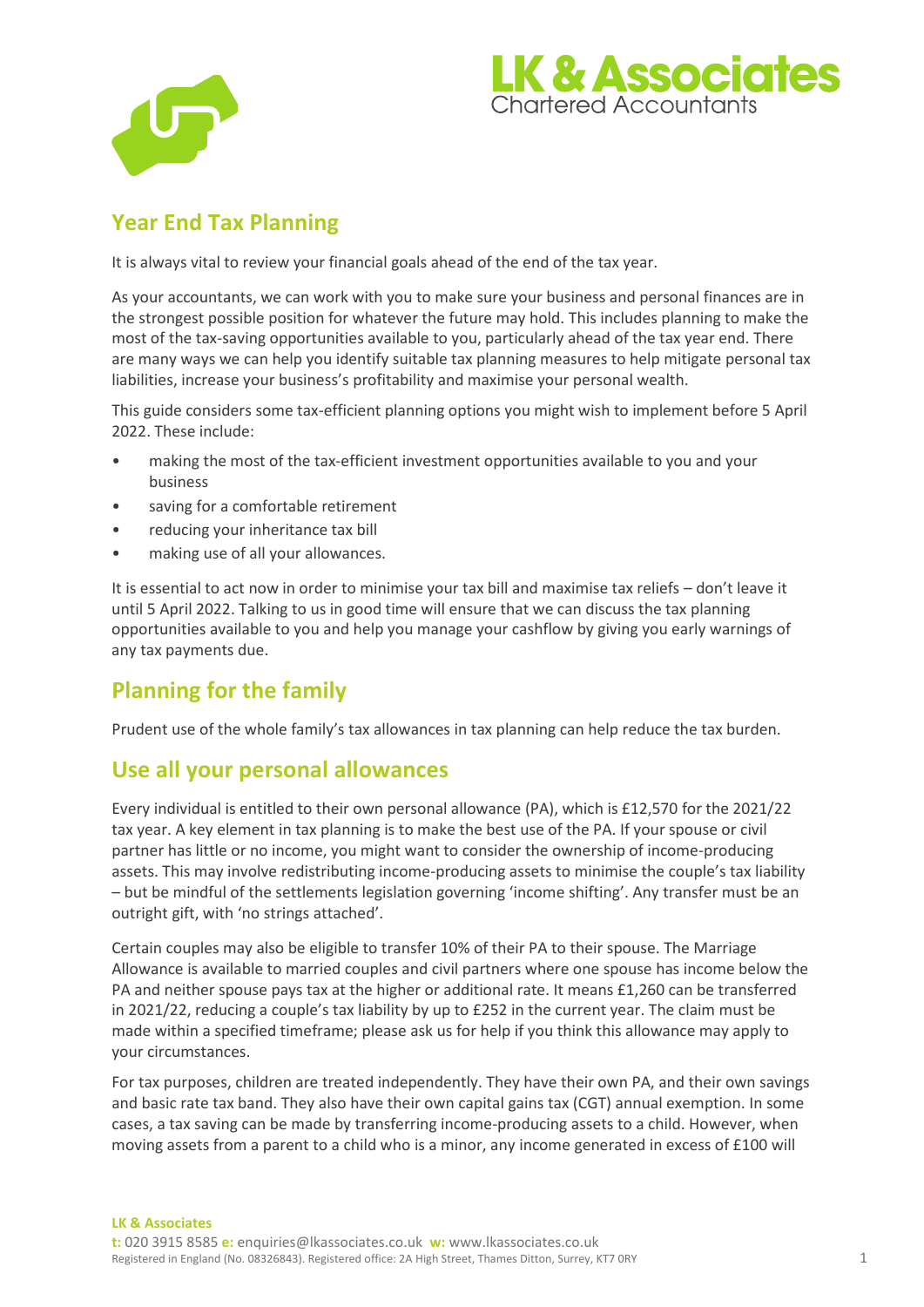

still be taxed on the parent. It is therefore not always possible to use a child's PA by means of a parent transferring income-producing assets.

## **Reducing taxable income**

It is possible to reduce your taxable income through various means (for example, increasing contributions into a pension scheme or making charitable donations via Gift Aid). This may be beneficial if you or your spouse or partner are receiving Child Benefit and either of your incomes are expected to be between £50,000 and £60,000. Reducing income to below this level may help to eliminate the High Income Child Benefit Tax Charge, which applies at a rate of 1% of the full Child Benefit award for each £100 of income between £50,000 and £60,000. You might also want to consider adopting a similar option if your income is just above £100,000, as the PA is reduced by £1 for every £2 of income over this figure.

## **Give to charity**

If you make a charitable donation under the Gift Aid scheme, the charity can claim back 20% basic rate tax on any donations. Using Gift Aid can also generate a refund for higher rate and additional rate taxpayers. Higher rate taxpayers can claim back the tax difference between the higher rate and basic rate on that donation.

A cash gift of £100 could result in a £25 tax refund for a higher rate (40%) taxpayer under the Gift Aid scheme, in addition to a £25 payment to the charity generated by the taxman. Donations by Scottish taxpayers paying at the starter rate of 19% will be treated in the same way as 20% taxpayers in the rest of the UK. Scottish taxpayers using Gift Aid who pay tax at a rate higher than 20% can claim the difference between this and the basic rate.

It is important that all donors check that they have paid enough tax to cover the Gift Aid claim.

For further advice on tax planning across the family, please get in touch.

#### **Planning for savings**

The Savings Allowance means a certain amount of savings income, such as bank and building society interest, can be earned tax-free. In 2021/22, this is up to £1,000 for basic rate taxpayers; up to £500 for those paying at higher rate; but nil for additional rate taxpayers.

## **2021/22 ISA limits**

There are now several different types of ISA on the market, including the Lifetime ISA for adults under the age of 40 and Junior ISAs for those aged under 18. Individuals can invest in any combination of ISA investments up to the overall annual subscription limit of £20,000. The table below outlines the current ISA limits.

| <b>ISA</b>                                                | 2021/22 limit                      |
|-----------------------------------------------------------|------------------------------------|
| Cash, Stocks and Shares, Innovative Finance<br><b>ISA</b> | £20,000 a year                     |
| Junior ISA                                                | $£9,000a$ year                     |
| Help to Buy ISA                                           | £200 a month for existing accounts |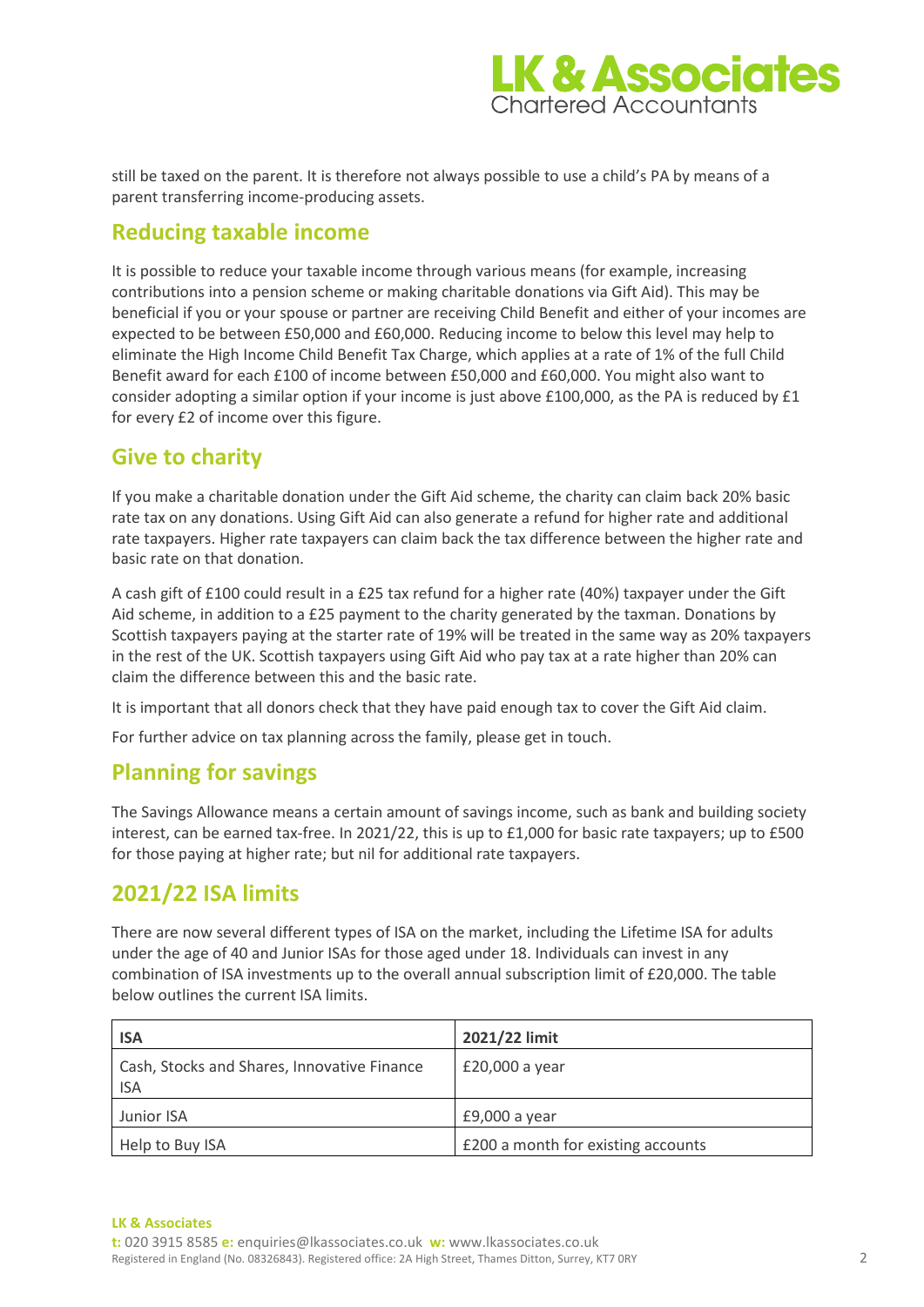

| Lifetime ISA | £4,000 a year with no monthly maximum |
|--------------|---------------------------------------|
|              | amount                                |

## **Planning for your business**

Running a business requires hard work and dedication, so it's important to reap the financial rewards of your endeavours. Here we consider how to extract profit in a tax-efficient manner.

#### **Have you considered a dividend over a salary or a bonus?**

Some may choose to take a dividend over a salary or bonus. Dividends are paid from the profits available after Corporation Tax is paid. A salary or a bonus generally creates tax charges for the company, carrying up to 25.8% in combined employer and employee national insurance contributions (NICs). Dividends, however, are paid free of NICs.

The Dividend Allowance (DA) currently sits at £2,000 per year. The DA charges £2,000 of the dividend income at 0% tax: this is called the dividend nil-rate. The rates of tax on dividend income above the allowance are 7.5% for basic rate taxpayers; 32.5% for higher rate taxpayers; and 38.1% for additional rate taxpayers.

In September 2021 the government announced an increase to the rates of tax paid on dividends by 1.25% from 6 April 2022 to help fund the new planned investment in health and social care. The new rates will therefore be 8.75% for basic rate taxpayers, 33.75% for higher rate taxpayers and 39.35% for additional rate taxpayers.

# **Other ideas for profit extraction**

There are a handful of alternative profit extraction ideas for individuals to consider. These include:

- making pension contributions employer pension contributions often prove to be very taxefficient when it comes to extracting profit from a company
- taking incorporation into account self-employed individuals or those with partner status may want to consider incorporating. This may provide more scope for saving or deferring tax
- utilising tax-free allowances such as mileage payments, which apply when you drive your own car or van on business journeys
- making the most of property you are entitled to receive rent up to the market value on property that is owned by you and used for business purposes.

However, there may be other tax implications to consider, so care needs to be taken. Please be sure to talk to us before acting.

## **Capital allowances**

The majority of businesses are able to claim a 100% Annual Investment Allowance (AIA) on the first portion of expenditure on most types of plant and machinery (except cars). The AIA applies to businesses of any size and most business structures, but there are provisions to prevent multiple claims.

The AIA will remain at £1,000,000 until 1 April 2023, when it reduces to £200,000 for expenditure incurred after this date. Complex calculations may apply to accounting periods which straddle this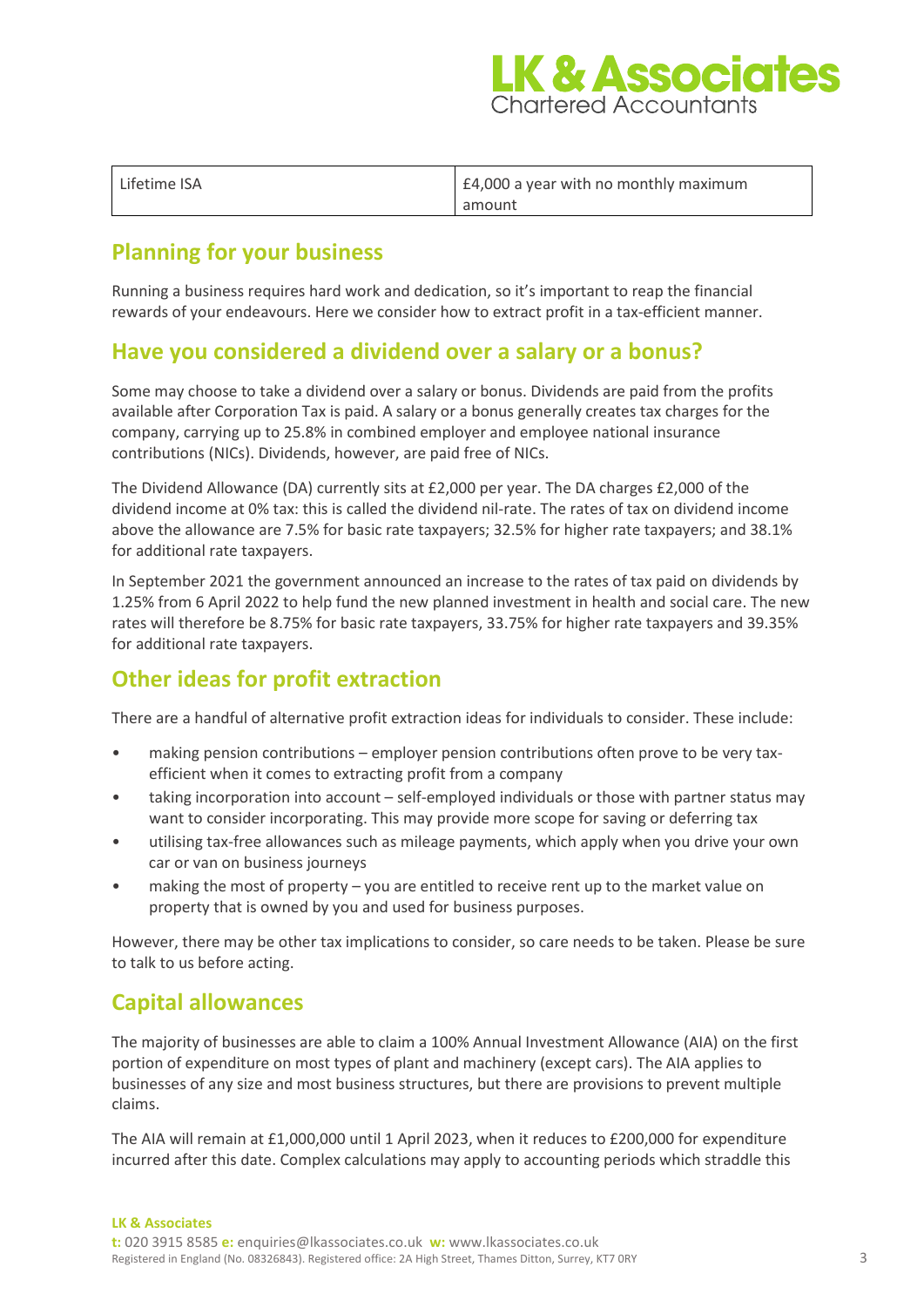

date. It is therefore important to time the purchase of plant and machinery carefully in order to make the most of the allowances available in light of the decrease.

Expenditure not covered by the AIA enters either the main rate pool or special rate pool, attracting writing down allowance (WDA) at a rate of 18% or 6% respectively. The special rate 6% pool includes cars with CO2 emissions exceeding 50 g/km, long life assets and certain specified integral features of buildings.

Typically, a purchase made just before the end of the current accounting year will mean the allowances will usually be available a year earlier than if the purchase was made just after the year end. In the same way, the disposal of an asset may trigger an earlier claim for relief or even an additional charge to tax.

In addition, a capital allowances regime has been introduced for structures and buildings. The Structures and Buildings Allowance applies to non-residential structures and buildings. Relief is available on eligible construction costs, at an annual rate of 3% on a straight-line basis.

Between 1 April 2021 and 31 March 2023, companies investing in qualifying new plant and machinery may benefit from a new first year allowance (FYA). A company will be allowed to claim a super-deduction of 130% on certain new plant and machinery investments that ordinarily qualify for the 18% WDA and a special rate (SR) FYA of 50% on most new plant and machinery investments that ordinarily qualify for the 6% WDA.

Contact us for advice on how to optimise capital allowances for your business.

#### **Considering the company car**

Company cars are often seen as an attractive perk – however, they are not always the most taxefficient option.

If you have a company car, it is considered a benefit-in-kind, and you have to pay Income Tax on the car benefit and car fuel benefit, assuming you are provided with fuel by your employer for private journeys.

The car benefit is calculated by using the car's list price, multiplied by a percentage based on the car's carbon dioxide (CO2) emissions. Similarly, the car fuel benefit is calculated using the same percentage but on a notional £24,600 for 2021/22. Additionally, employers will also have to pay Class 1A National Insurance Contributions (NICs) at 13.8% on these benefits.

The appropriate percentages within the bands of CO2 emissions (and therefore the taxable benefits) increase year on year. In the light of these trends, it would be advisable to review your company car policy.

There are a range of bands with appropriate percentages ranging from 1%-19% for low emission vehicles emitting less than 75g/km of CO2. Cars with emissions above this will have their percentage rate set at 20% plus 1% for every 5g/km increase, up to a maximum of 37%.

Additionally, to accelerate the shift to zero emission cars, all zero emission models are subject to a 1% rate.

From 6 April 2022 Class 1A NICs payable on company car benefits will increase by 1.25%, making the employer's contribution 15.5%. This temporary increase will be replaced by the Health and Social Care Levy of 1.25% for contributions after 6 April 2023. In view of these increases, you may wish to undertake a review of your company car policy.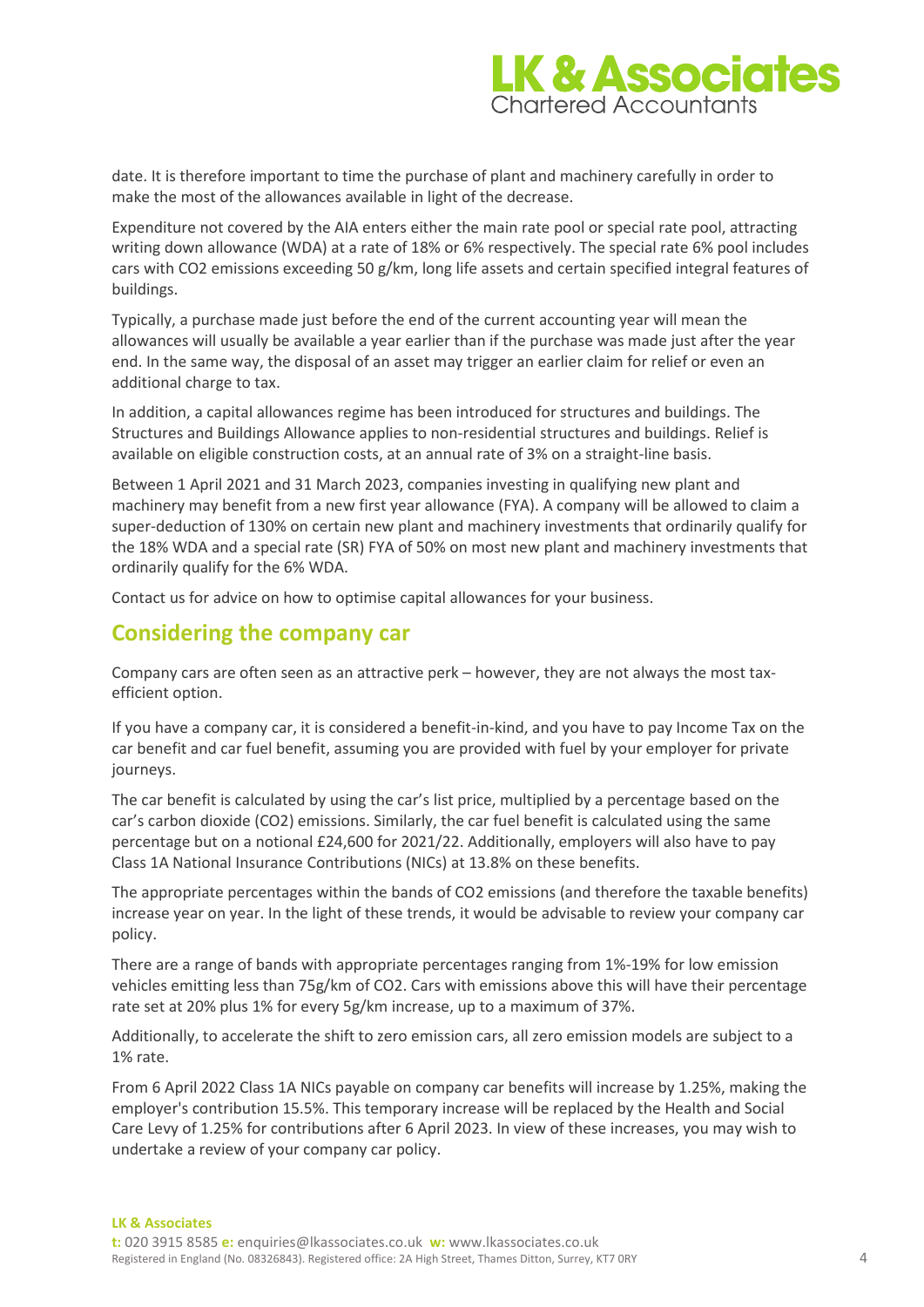

It may prove more financially sound to pay employees for business mileage in their own vehicles at the statutory mileage rates, especially if their business mileage is high. In some cases, a company van might also be appropriate. The taxable benefit for the unrestricted use of company vans is £3,500 in 2021/22, plus a further £669 of taxable benefit if fuel is provided by the employer for private travel.

We can review your business motoring requirements to help keep your tax and NIC liability to a minimum.

# **Planning for the long term Review your retirement plans**

Planning is vital for those aiming to enjoy a comfortable retirement, and pensions provide a significant opportunity.

The annual allowance  $(AA)$  – the maximum you can contribute to a pension and still get tax relief – is £40,000. Exceeding this can result in an AA clawback charge.

The threshold income calculation helps to provide certainty for individuals with lower salaries who may have one off spikes in the value of their employer pension contributions and is broadly defined as an individual's net income for the year.

Those with both threshold income over £200,000 and adjusted annual income (their income plus their own pension contributions and their employer's pension contributions) over £240,000 will see their AA tapered down. For every £2 of adjusted income over £240,000, a taxpayer's AA is reduced by £1, down to a minimum of £4,000.

'Unused relief' is brought forward where pension savings in any of the last three years' pension input periods were less than the AA. This can be used in 2021/22, providing the means of making a significant contribution without incurring a charge.

Meanwhile, the lifetime allowance for tax-advantaged pension savings is £1,073,000 in 2021/22. A tax charge arises where total pension savings exceed the lifetime allowance at retirement, provided that fixed, primary or enhanced protection is not available.

From advising you on the tax implications of the contributions you make to your pension scheme to exploring other ways of boosting your pension savings, we can help you to secure the comfortable retirement you deserve. Please get in touch with us for more information.

#### **Make use of IHT exemptions**

Inheritance tax (IHT) is payable where an individual's wealth is in excess of £325,000 (the nil-rate band). Those who own property and have savings, business assets or life assurance policies could be liable to IHT.

It is vital that people plan ahead to minimise their exposure to IHT. Here, we consider ways in which individuals can reduce their IHT liability.

## **Outlining IHT**

IHT is charged at 40% on the proportion of an individual's taxable estate exceeding the nil-rate band. An estate includes both the value of chargeable assets held at death, plus the value of any chargeable lifetime gifts made within seven years of death.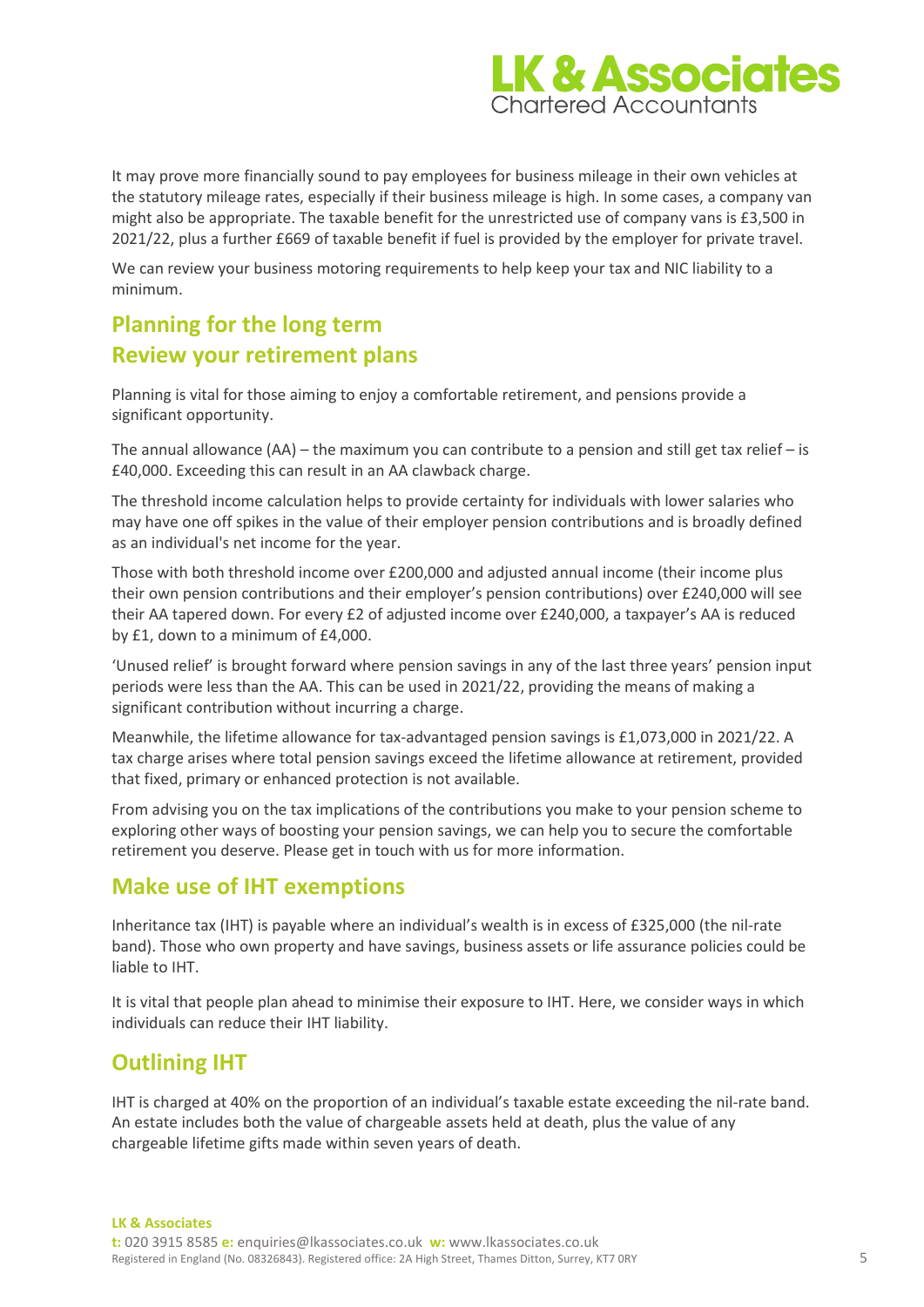

The residence nil-rate band (RNRB) applies where a residence is passed on death to one or more direct descendants (including a child, stepchild, adopted child or foster child). The RNRB is set at £175,000 for 2021/22.

The additional band may only be used in respect of one residential property, which must have been, at some point, a residence of the deceased. In regard to estates with a net value above £2 million, the RNRB may be tapered at a withdrawal rate of £1 for every £2 over this threshold. Additionally, the RNRB is available when a person downsizes or ceases to own a home on or after 8 July 2015.

#### **Making lifetime gifts**

You can give away a total of £3,000 as gifts each tax year without them being added to the value of your estate. This is known as your annual exemption (AE). You can give gifts or money up to £3,000 to one person or split the £3,000 between several people.

You can give as many small gifts of up to £250 per person as you want each tax year, as long as you have not used another allowance on the same person. Birthday or Christmas gifts you give from your regular income are also exempt from IHT.

Each tax year, you can also use an exemption for gifts made for weddings or the forming of a civil partnership.

You can give up to:

- £5,000 to your child
- £2,500 to your grandchild or great-grandchild
- £1,000 to any other person.

If you're giving gifts to the same person, you can combine a wedding gift allowance with any other allowance, except for the small gift allowance.

For example, you can give your child a wedding gift of £5,000 as well as £3,000 using your annual exemption in the same tax year.

You may also significantly reduce your estate's IHT liability by making a series of lifetime gifts. As long as you survive the gift by seven years and do not benefit from the gift yourself, it escapes IHT. Gifts allow your family to benefit during your lifetime.

Taper relief can also apply where lifetime gifts were made between three and seven years before death. Note, however, that the discount applies to the tax on the gift, as opposed to the gift itself.

## **Utilising IHT reliefs**

A number of IHT reliefs are available, including relief on business and agricultural property. These effectively take such property outside the IHT net (although please note that detailed conditions apply).

#### **Trusts and Wills**

Trusts give individuals a degree of control over the assets being gifted. Life assurance policies can be written into trust, meaning that the proceeds will not form part of the estate on your death.

In regard to Wills, it is particularly important to review your own Will following changes to your personal or family circumstances, or the introduction of new tax rules.